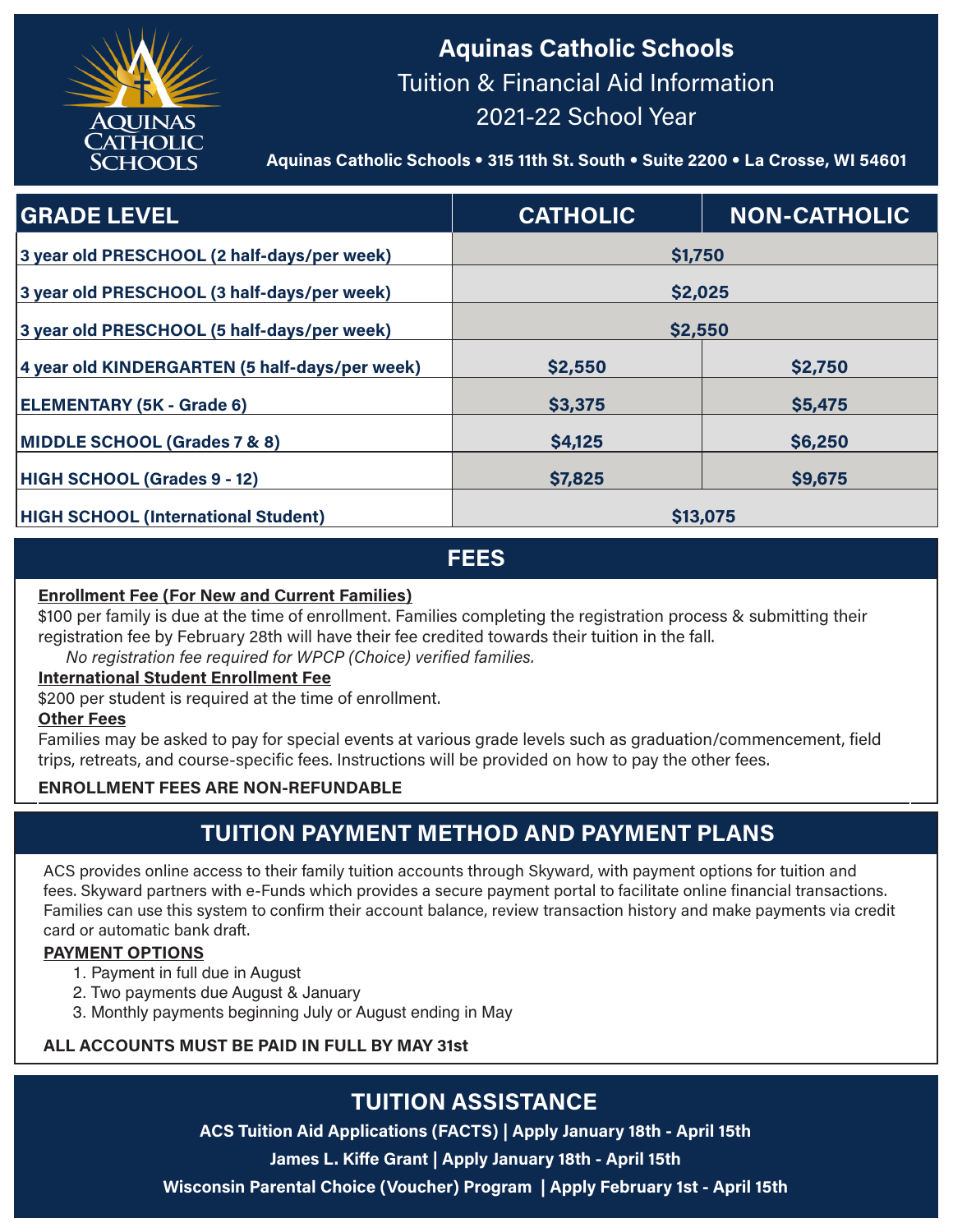## **Billing and Payment Options:**

Billing statements, along with details on the various payment plan options, will be provided to families in July. The Catholic tuition rate will apply to families who are registered members of a Catholic parish. Parish membership will be verified. Families not registered at a Catholic parish will be billed at the Non-Catholic rate. ACS provides families online access to their financial account through Skyward with options for managing the payment of tuition and fees. This system can be used to confirm account balances, view transaction history and make payments via credit card or automatic bank draft. Families can choose to pay their tuition bill in a variety of ways over 1 - 11 months.

## **Late Entry & Early Withdrawal:**

Students who begin attendance at Aquinas Catholic Schools within the first two weeks of classes will be billed the full annual tuition rate. After the 2nd week of classes, late enrollees will be billed on a prorated basis. Tuition for early withdrawals will be prorated on the same basis, as well as any financial assistance awards. Tuition credits for early withdrawals will be posted to the family's tuition account in Skyward. If a family has overpaid, a refund check will be issued by the Aquinas Catholic Schools Finance Office.

## **Family Accounts:**

Aquinas Catholic Schools relies upon tuition collection to provide quality Catholic education to our students. Therefore, when tuition payments become delinquent, it affects the successful operation of the school system. If family financial circumstances change to such a degree that warrants re-evaluation of the tuition and fees commitment, it is the responsibility of the family to contact the Aquinas Catholic Schools Finance Office to make alternate payment arrangements.

All tuition bills must be paid by May 31st or the family must have an alternate plan for payment approved by the Finance Office. The following steps will be taken for families with unpaid balances that do not have an acceptable payment plan in place with the Finance Office:

- 1. Family shall receive written notification that their account is past due, with a copy of this policy
- 2. Report cards and transcripts will be withheld until payment in full is received, or an acceptable alternate payment plan is implemented.
- 3. Students will not be permitted to pre-register or to return for the following academic year until the balance is paid in full or an acceptable alternate payment plan is in place.
- 4. Families not re-enrolling in Aquinas Catholic Schools for the following year will have their past due balance forwarded to an outside agency for collection, unless arrangements are made with the Finance Office.

## **Families with Senior (12th grade) Students:**

All account billing and fees for senior students must be paid by May 15th, or the family must have an alternate plan for payment approved by the Finance Office. Senior students will not be permitted to receive grade transcripts or their diploma until the balance is paid in full or acceptable arrangements for payment are made.

# **GRANT OPPORTUNITIES**

## **High School Students: James L. Kiffe Grant**

Aquinas students in grades 9-12 are eligible to receive up to an \$800 James L. Kiffe Grant with completion of the James L. Kiffe grant request form, and an additional \$400 with the completion of the FACTS financial aid application. International students are not eligible for the Kiffe Grant, nor are students participating in the Wisconsin Parental Choice Program. Unrequested funds remain in the Kiffe Scholarship Fund for future Aquinas students and current students with greater need. The application can be found under the Admissions tab on the ACS Website.

### **THE APPLICATION PERIOD BEGINS WITH OPEN ENROLLMENT IN JANUARY AND ENDS ON APRIL 15TH**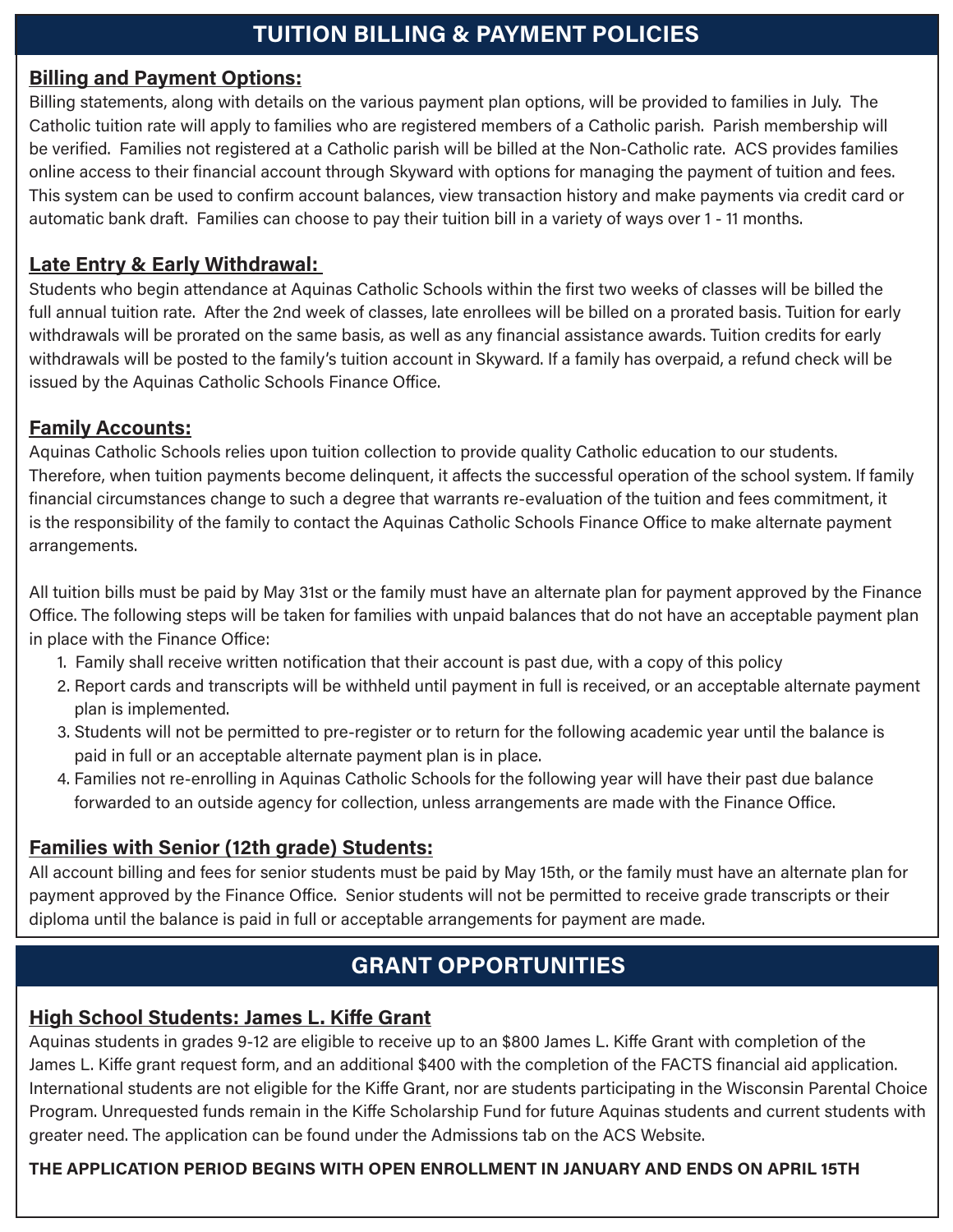## <sup>1</sup> **FINANCIAL AID OPPORTUNITIES**

### **Financial Aid: Grades 5K-12**

ACS partners with FACTS to process financial aid applications for families not eligible for the Choice Program who would like to request need-based tuition aid. In order to provide an objective assessment of each family's need, families are required to submit an online application along with supporting documentation. FACTS provides a secure, confidential system where documentation sent is imaged upon receipt and then destroyed.

ACS considers the FACTS analysis as well as total family income, household size, total ACS tuition for the family, and other extenuating circumstances in the award process. Families must reapply each year. Aquinas does not award scholarships to participate in sports or based on athletic ability. International students are not eligible for financial aid.

The link to FACTS can be found under the Admissions tab on our website.

### **THE APPLICATION PERIOD BEGINS WITH OPEN ENROLLMENT IN JANUARY AND ENDS ON APRIL 15TH**

### **Mid-Year Requests**

Families who are affected by changes to their financial situation during the school year, after the FACTS application period has closed, have the option to request a Mid-Year Tuition Aid application to request consideration for Guardian Angel and emergency financial aid funds. Forms will be available beginning September 1st.

### **Scrip Program**

Scrip is a rebate program that many parishes offer. Purchasing scrip (gift cards) at your parish provides the opportunity for you to direct the profit from your Scrip purchases to your ACS tuition account. Each parish operates their own program and would be able to assist with any inquiries on how to get started. Scrip credit is non-refundable.

### **Wisconsin Parental Choice Program: Grades 4K-12**

Aquinas Catholic Schools participates in the Wisconsin Parental Choice Program. The WPCP is a state program that provides qualifying students the opportunity to attend ACS with no tuition obligation. The program is a need-based program with income, residency and age-eligibility requirements. The income limits for the 2021-22 school year can be found below. We encourage all families who may qualify to access the state's website https://sms.dpi.wi.gov/ ChoiceParent/ for more information on the application process. Additional information can also be found under the Admissions tab under Enrollment on the ACS website.

| 2021-22 WPCP Income Limits |                                     |                               |
|----------------------------|-------------------------------------|-------------------------------|
| <b>Family Size</b>         | <b>Single Parent</b><br>2020 Income | <b>Married</b><br>2020 Income |
| $\overline{2}$             | \$37,928                            | XX                            |
| 3                          | \$47,784                            | \$54,784                      |
| 4                          | \$57,640                            | \$64,640                      |
| 5                          | \$67,496                            | \$74,496                      |
| 6                          | \$77,352                            | \$84,352                      |
|                            | \$87,208                            | \$94,208                      |

# **www.aquinascatholicschools.org/enrollment**